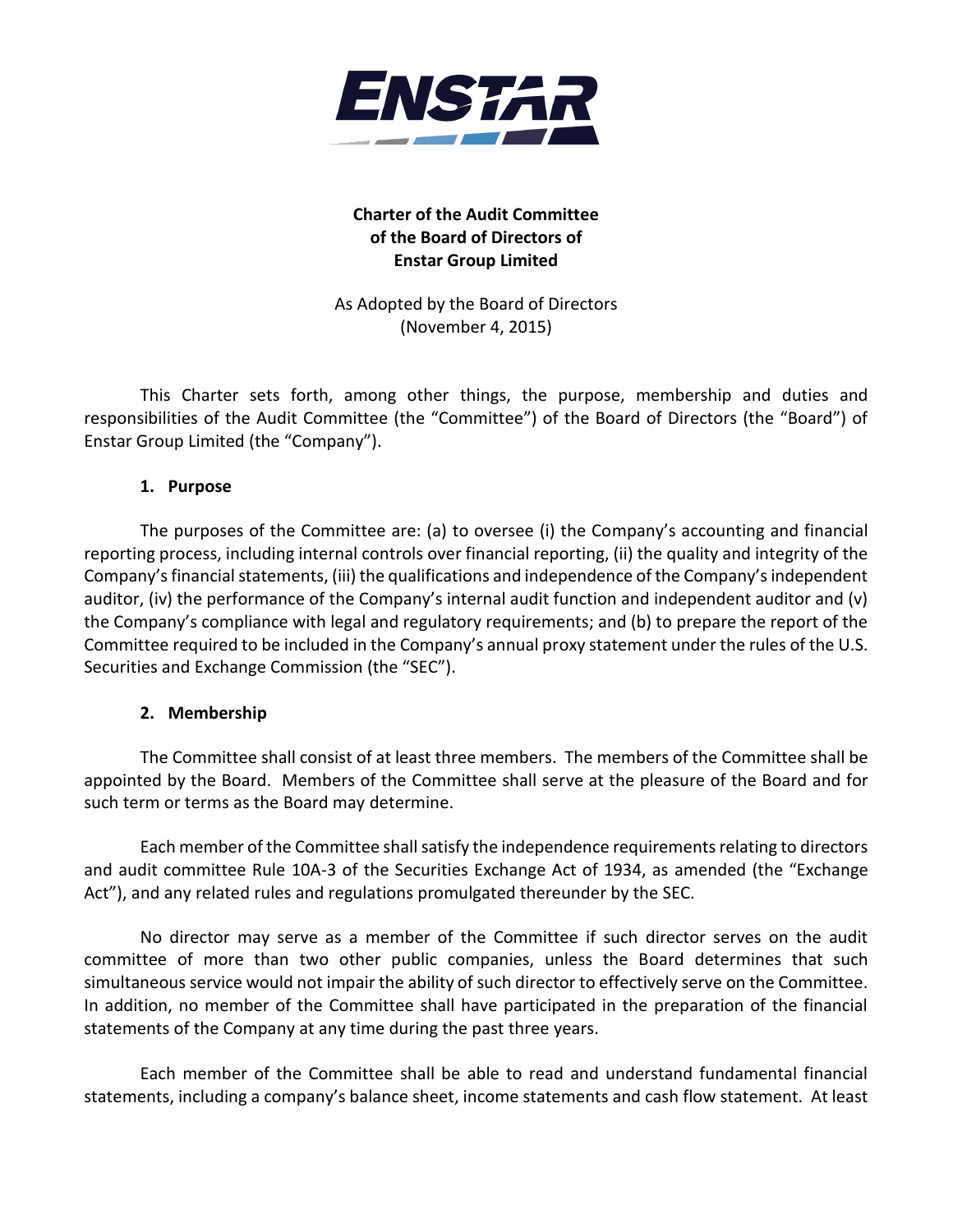one member of the Committee shall qualify as an "audit committee financial expert," as defined by the SEC and at least one member (who may also serve as the audit committee financial expert) shall in the judgment of the Board meet the financial sophistication standard as defined by the requirements of NASDAQ.

Determinations of independence, audit committee financial expertise, financial literacy and accounting or related financial management expertise shall be made by the Board as the Board interprets such qualifications in its business judgment and in accordance with applicable law and SEC and Nasdaq rules, regulations and standards.

#### **3. Structure and Operations**

The Board shall designate one member of the Committee as its chairperson. If a chairperson is not designated by the Board, or if the designated chairperson is not in attendance at a Committee meeting, the members of the Committee may designate a chairperson by majority vote of the full Committee. The affirmative vote of a majority of the members of the Committee participating in any meeting of the Committee is necessary for the adoption of any resolution. The Committee may create one or more subcommittees and may delegate, in its discretion, all or a portion of its duties and responsibilities to such subcommittee. The Committee may delegate to one or more designated members of the Committee the authority to grant pre-approvals of audit and non-audit services pursuant to Section 10A(i)(3) of the Exchange Act and any related rules promulgated thereunder by the SEC, which pre-approvals shall be presented to the full Committee at the next scheduled meeting.

The Committee shall have a regularly scheduled meeting at least once every fiscal quarter, at such times and places as shall be determined by the Committee chairperson, and may have such additional meetings as the Committee chairperson or a majority of the Committee's members deem necessary or desirable. The Committee may request (a) any officer or employee of the Company, (b) the Company's outside counsel or (c) the Company's independent auditor to attend any meeting (or portions thereof) of the Committee, or to meet with any members of or consultants to the Committee, and to provide such information as the Committee deems necessary or desirable.

The Committee shall meet separately, at least once every fiscal quarter, with management, with the Company's internal auditors (or other personnel responsible for the Company's internal audit function) and with the independent auditor.

Members of the Committee may participate in a meeting of the Committee by means of conference call or similar communications arrangements through which all persons participating in the meeting can hear each other.

## **4. Duties and Responsibilities**

The Committee's duties and responsibilities shall include each of the items enumerated in this Section 4 and such other matters as may from time to time be delegated to the Committee by the Board.

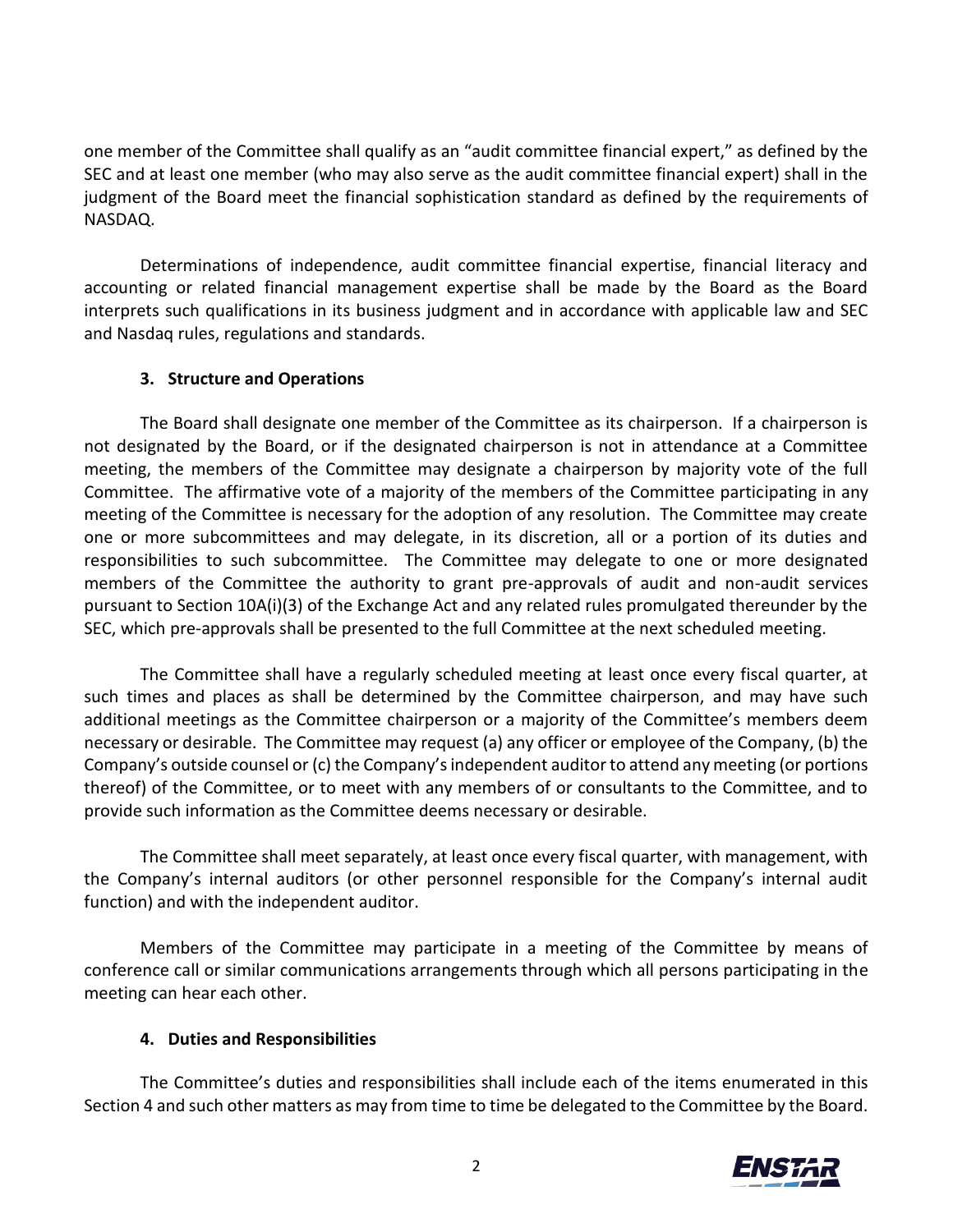## *Reports to Board; Review of Committee Performance and Charter*

(a) The Committee shall report regularly to the Board and review with the Board any issues that arise with respect to:

- (i) the quality or integrity of the Company's financial statements and the related footnotes and disclosures contained in the Company's annual and quarterly reports;
- (ii) the quality and performance of the Company's internal controls over financial reporting;
- (iii) the performance and independence of the Company's independent auditor;
- (iv) the performance of the Company's internal audit function; and
- (v) the Company's compliance with legal and regulatory requirements.

(b) The Committee shall undertake and review with the Board an annual performance evaluation of the Committee, which shall compare the performance of the Committee with the requirements of this Charter and set forth the goals and objectives of the Committee for the upcoming year. The performance evaluation by the Committee shall be conducted in such manner as the Committee deems appropriate. The report to the Board may take the form of an oral report by the chairperson of the Committee or any other member of the Committee designated by the Committee to make this report.

(c) The Committee shall review and re-assess annually the adequacy of this Charter and recommend any proposed changes to the Board for approval.

## *The Company's Relationship with the Independent Auditor*

(d) The Committee shall have the sole and direct responsibility and authority for the appointment (subject to ratification by the shareholders of the Company as required by Bermuda law), compensation, retention and oversight of the work of each independent auditor engaged by the Company for the purpose of preparing or issuing an audit report or related work or performing other audit, review or attest services for the Company, and each such independent auditor shall report directly to the Committee. The Committee shall be responsible for resolving disagreements between management and each such independent auditor regarding financial reporting. The Committee shall have the responsibility and authority to approve, in advance of the provision thereof, all audit services and, subject to the de minimis exception of Section 10A(i) of the Exchange Act and the SEC rules promulgated thereunder, all permitted non-audit services to be provided to the Company by any such independent auditor.

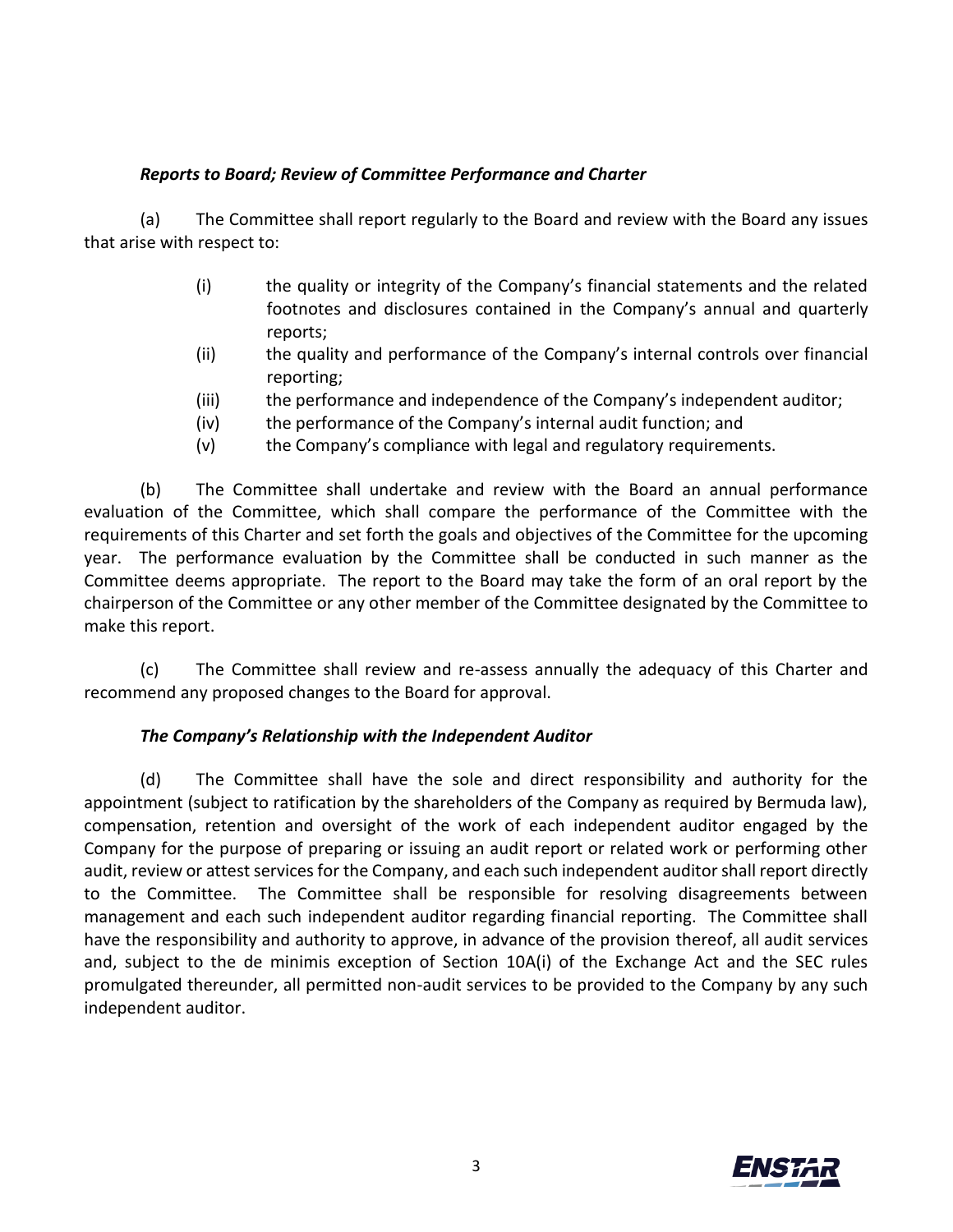- (e) The Committee shall, at least annually:
	- (i) obtain a written report by the independent auditor describing, to the extent permitted under applicable auditing standards:
		- (A) the independent auditor's internal quality-control procedures;
		- (B) any material issues raised by the most recent quality-control review, or peer review, of the independent auditor, or by any inquiry or investigation by governmental or professional authorities, within the preceding five years, respecting one or more independent audits carried out by the independent auditor, and any steps taken to deal with any such issues; and
		- (C) all relationships between the independent auditor and the Company; and
	- (ii) review the foregoing report and the independent auditor's work throughout the year and evaluate the independent auditor's qualifications, performance and independence, including a review and evaluation of the lead partner on the independent auditor's engagement with the Company, and present its conclusions to the Board and, if so determined by the Committee, recommend that the Board take additional action to satisfy itself of the qualifications, performance and independence of the independent auditor.

(f) The Committee shall, at least annually, discuss with the independent auditor, out of the presence of management if deemed appropriate:

- (i) the Public Company Accounting Oversight Board in its guidance "Communications with Audit Committees," as it may be modified or supplemented, relating to the conduct of the audit;
- (ii) the audit process, including, without limitation, any problems or difficulties encountered in the course of the performance of the audit, including any significant disagreements with management and any restrictions on the independent auditor's activities or access to requested information imposed by management, and management's response thereto; and
- (iii) the Company's internal controls and the responsibilities, budget and staffing of the Company's internal audit function, including any "management" or "internal control" letter issued or proposed to be issued by such auditor to the Company.

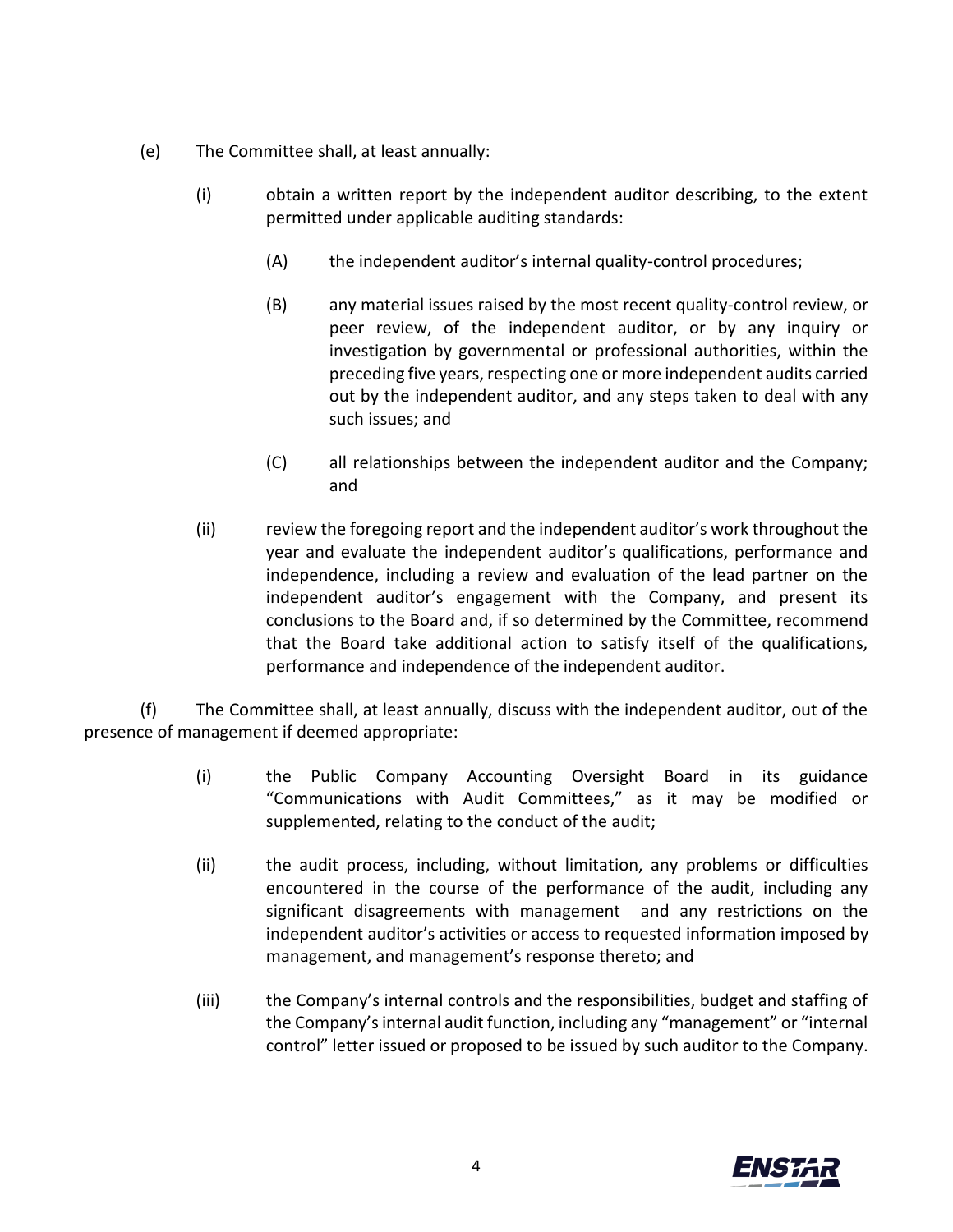(g) The Committee shall receive the written disclosures and letter from the independent accountants required by applicable requirements of the Public Company Accounting Oversight Board regarding the independent accountant's communication with the Committee concerning independence, and shall discuss with the independent accountant the independent accountant's independence.

(h) The Committee shall establish policies for the Company's hiring of employees or former employees of the independent auditor.

(i) The Committee shall review, and discuss as appropriate with management, the internal auditors and the independent auditor, the report of the independent auditor required by Section 10A(k) of the Exchange Act.

# *Financial Reporting and Disclosure Matters*

(j) The Committee shall meet to review and discuss the Company's annual audited financial statements and quarterly financial statements with management and the independent auditor, including the Company's disclosures under "Management's Discussion and Analysis of Financial Condition and Results of Operations" and the results of the independent auditor's reviews of the quarterly financial statements;

- (k) The Committee shall review and discuss with management and the independent auditor:
	- (i) prior to the annual audit, the scope, planning and staffing of the annual audit;
	- (ii) significant issues regarding accounting and auditing principles and practices and financial statement presentations, including all critical accounting policies and estimates, any significant changes in the Company's selection or application of accounting principles and any significant issues as to the adequacy of the Company's internal controls and any special audit steps adopted in light of material control deficiencies;
	- (iii) analyses prepared by management and/or the independent auditor setting forth significant financial reporting issues and judgments made in connection with the preparation of the financial statements, including analyses of the effects of alternative GAAP methods on the financial statements;
	- (iv) the effect of regulatory and accounting initiatives, as well as off-balance sheet structures, on the financial statements;
	- (v) any significant changes to the Company's auditing and accounting principles and practices suggested by the independent auditor, internal audit personnel or management;

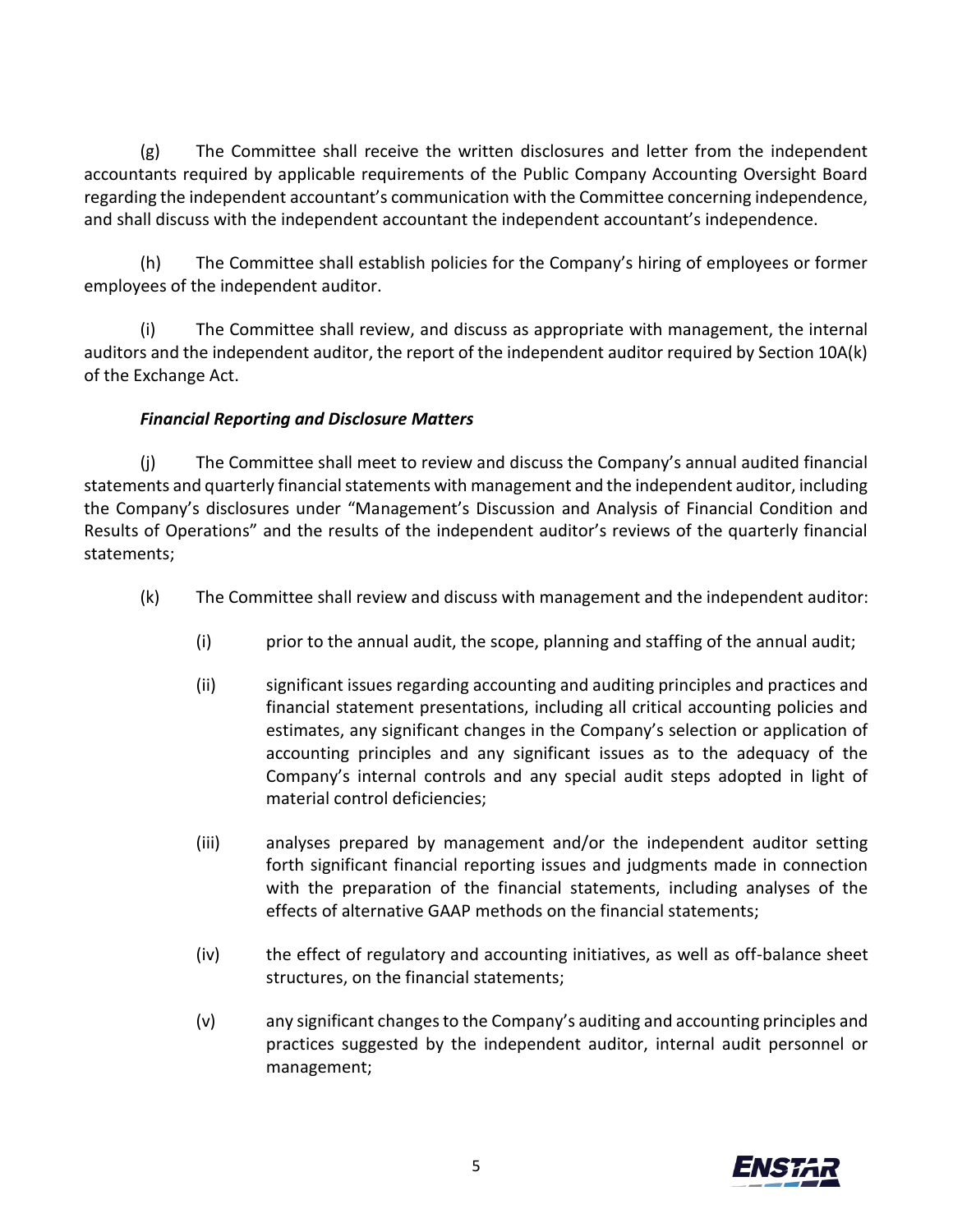- (vi) management's internal control report prepared in accordance with rules promulgated by the SEC pursuant to Section 404 of the Sarbanes-Oxley Act;
- (vii) related party transactions that are relevant to an understanding of the Company's financial statements;
- (viii) any material financial or non-financial arrangements of the Company that do not appear on the financial statements of the Company; and

(l) The Committee shall recommend to the Board whether the annual audited financial statements should be included in the Company's Form 10-K.

(m) The Committee shall review and discuss with management the Company's practices regarding earnings press releases and the provision of financial information and earnings guidance by management to analysts and ratings agencies.

(n) The Committee shall periodically review and discuss with management the Company's guidelines and policies with respect to the process by which the Company undertakes risk assessment and risk management, including discussion of the Company's major financial risk exposures and the steps management has taken to monitor and control such exposures.

(o) The Committee shall review and discuss with the Chief Executive Officer (the "CEO") and Chief Financial Officer (the "CFO") the procedures undertaken in connection with the CEO and CFO certifications for Form 10-Ks and Form 10-Qs, including their evaluation of the Company's disclosure controls and procedures and internal controls.

(p) The Committee shall annually obtain from the independent auditor assurance that the audit was conducted in a manner consistent with Section 10A of the Exchange Act.

(q) The Committee shall review and approve all related party transactions.

## *Internal Audit, Compliance Matters and Other*

(r) The Committee shall review and approve the functions of the Company's internal audit department, including its purpose, organization, responsibilities, resources and performance.

(s) The Committee shall review the appointment and termination of senior internal audit personnel, and review the scope, performance and results of internal audit plans, including all significant reports to management prepared by internal audit personnel, and management's responses.

- (t) The Committee shall establish and maintain procedures for:
	- a. the receipt, retention, and treatment of complaints received by the Company regarding accounting, internal accounting controls or auditing matters; and